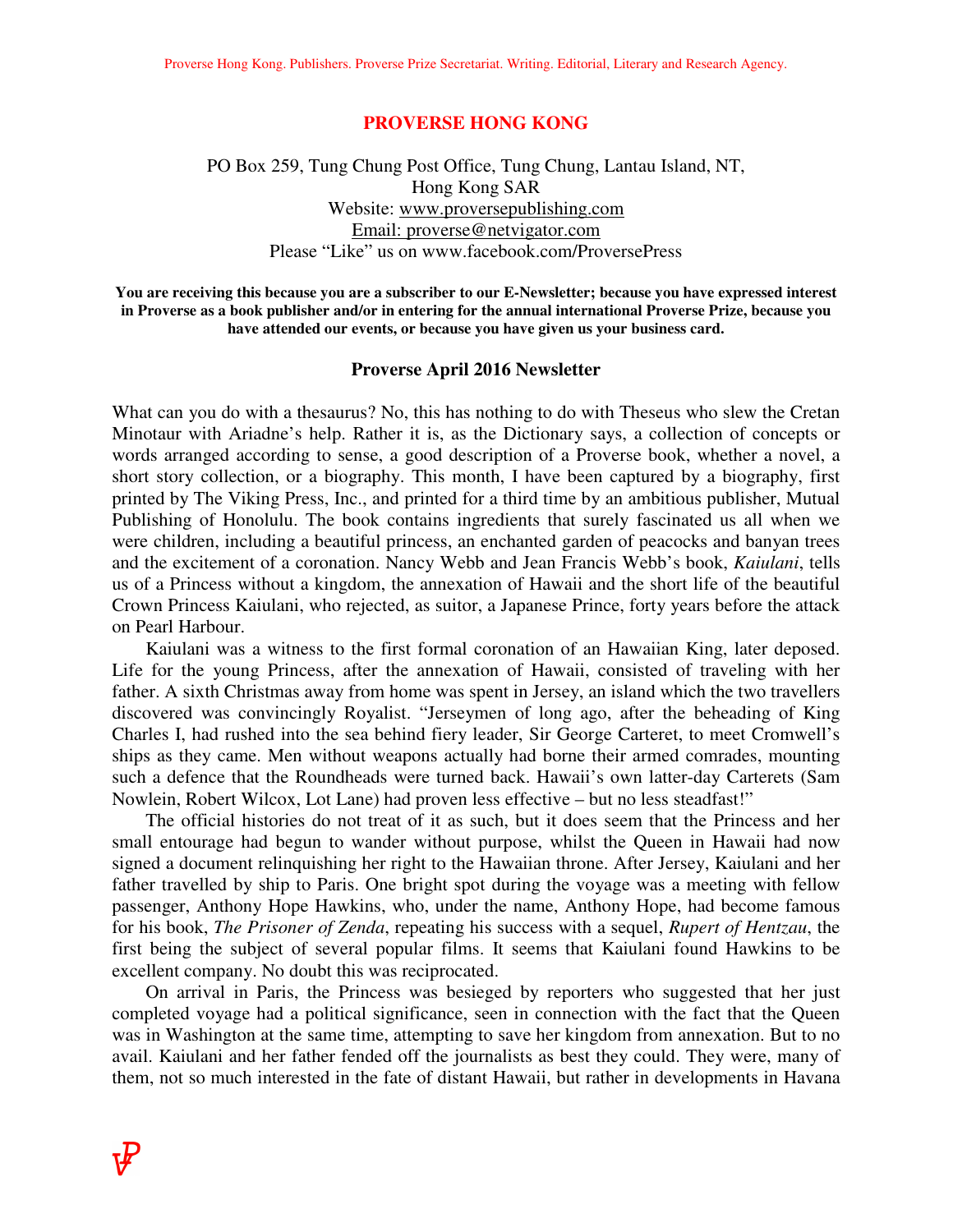and perceived Spanish tyranny in that country. The cleansing efforts of Fidel Castro had not yet begun.

 $\sim\sim\sim$ 

## **THE PROVERSE SPRING RECEPTION, Tuesday, 19 April, 7-9pm**

**We strongly advise you to book now to avoid disappointment! A registration form (in both Word and PDF format) as well as payment by PayPal are available at <proversepublishing.com/event\_register>.** 

Do join us at the annual Proverse Hong Kong reception and literary event, to be held on Tuesday, 19 April, Helena May, 35 Garden Road, 7-9pm. Books by writers based in Australia, India, Turkey and Hong Kong will be launched.

We will hear from Henrik Hoeg, who has become an energetic force for the popularising of poetry in Hong Kong and whose own first poetry collection, "Irreverent Poems for Pretentious People" will be launched on 19 April.

Dr Deepa Vanjani will be flying in from Indore, Central India, for the launch of her first poetry collection, "Shifting Sands", inspired by her intense experience while visiting the Big Buddha of Lantau.

We will also launch prominent Turkish playwright, Hasan Erkek's children's play, *Princess Flower*. Women among you may be happy to know that it is a Princess rather than a Prince who undertakes a difficult journey to accomplish a social task, and men may be relieved that there are good roles for males also.

Patty Ho's second poetry collection, *Of Leaves & Ashes*, will impress you by the amount of work the author has put into this publication. Not only has she composed poems, but music to accompany several of the poems, several of which she also performs as songs, all contained on the CD accompanying the book.

Many of you will remember Jan Pearson, who spoke so well at two recent Proverse events about her two previous Hong Kong novels, *Red Bird Summer* and *Tiger Autumn*, the latter praised in the *Sunday Morning Post*, as "one of the best Hong Kong novels in years". Jan will not be with us on 19 April, but her third Hong Kong novel, *Black Tortoise Winter*, will be launched in her absence. (We hope to see her in November instead.) You can in fact jump the gun and purchase this, the third in her "Celestial Symbols Series", from https://www.createspace.com/5949480.

## PROVERSE PRIZE 2015

We will announce the winner(s) in the 2015 competition for the Proverse Prize for unpublished writing. -- Who will they be? -- Are they in Hong Kong or overseas?

# DISTINGUISHED POET

We are particularly glad to welcome the distinguished poet, Emeritus Professor Edwin Thumboo, visiting from Singapore, who will give us the pleasure of reading two or three of his shorter poems.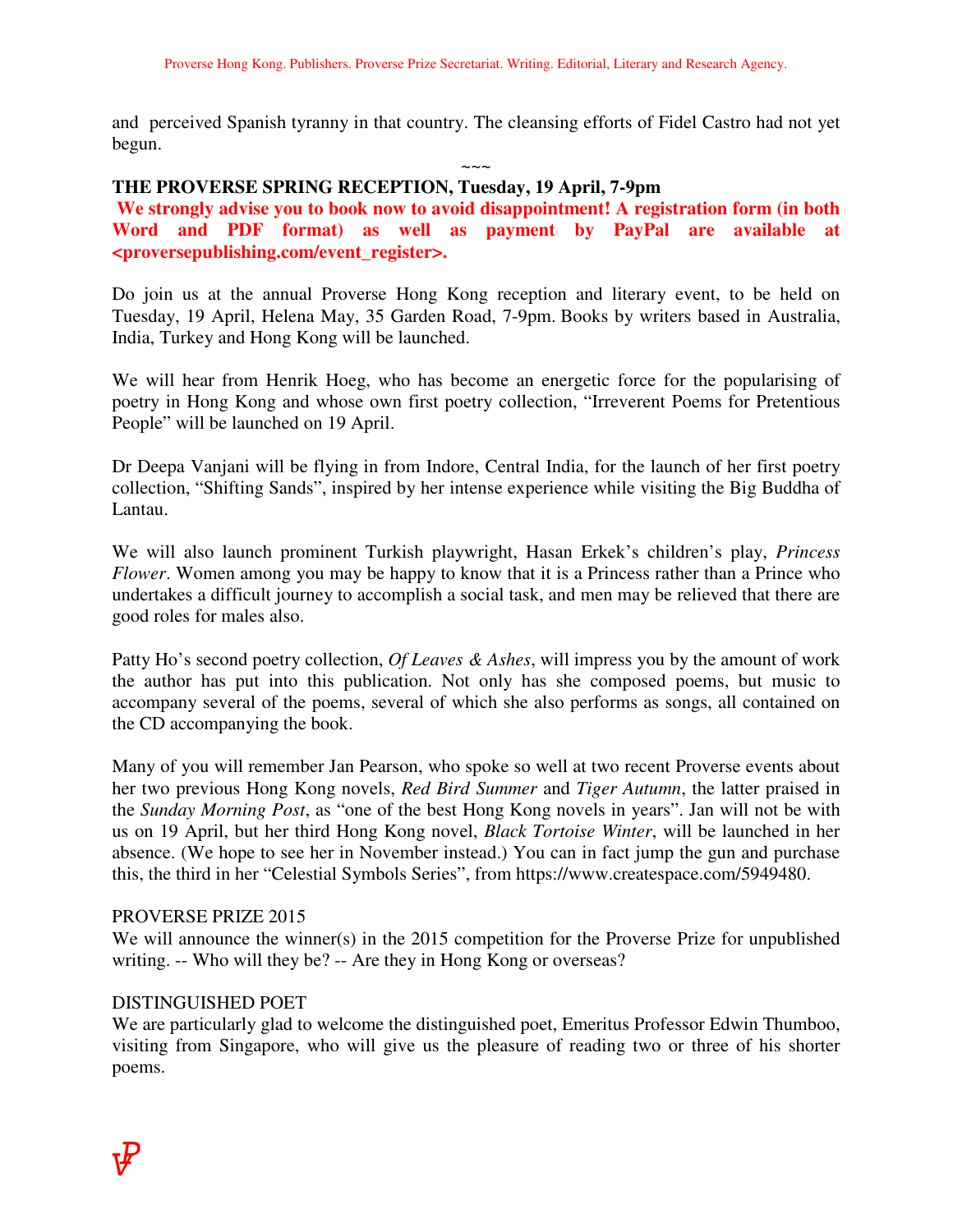## PROVERSE AUTHORS

Old friends, several Proverse authors will be with us and give us the pleasure of their company.

The fee is HKD180 and covers complimentary canapés. There will be a cash bar. Please visit <proversepublishing.com/event register> which gives all details and the registration form.

**~~~~~~~~~~~~~~~~~~~~~~~~~~~** 

# **PROVERSE READERS' CLUB**

**Join us on Saturdays,** at Dymocks Books and Café, 104B, 1/F, D'Deck, DB Plaza, Discovery Bay, Lantau, NT, Hong Kong SAR, 3.00-4.00pm. **The Proverse Readers' Club** free series of 20 sessions, hosted mostly by Gillian Bickley, continues up to 25 June 2016 .

So far we have had excellent talks from Proverse authors, Paul Ting, Gerard Breissan, Birgit Linder, James Tam, Verner Bickley, Elbert Siu Ping Lee, Jason S Polley, Akin Jeje, Celia Claase and Andrew S Guthrie. We are grateful to Viki Holmes and Victor E. Apps for each having hosted a session.

The next featured writer in the "Proverse Readers' Club" series of twenty free events will be **Jason S. Polley**, to talk about his fictional biography of an illegal Pakistani immigrant in Hong Kong*.* 

## **Come to meet Jason on Saturday, 16 April,** at **Dymocks Books and Café, 104B, 1/F, D'Deck, DB Plaza, Discovery Bay, Lantau, NT, Hong Kong SAR, 3.00-4.00pm**

#### **ALL WELCOME!**  ~~~~~~~

Also in the "Proverse Readers' Club" series, on 23 April, Victor E. Apps will talk about his young adult novella, *The Perilous Passage of Princess Petunia Peasant*; on 30 April, Proverse Publisher, Gillian Bickley, will introduce *In Time of War* – the diary, and journal entries of a Hong Kong POW – which she jointly edited with Richard Collingwood-Selby (who lives in Chile); on 7 May, Catherine Zhang will talk about her fictional tale, loosely based on the life of a Buddhist saint, *Mila the Magician*; on 21 May, David Diskin will talk about his 2011 Proverse Prize-winning novel, *The Village in the Mountains* and on 28 May, Philip Chatting, who won the Proverse Prize 2014, will talk about his short story collection, *The Snow Bridge and Other Stories*. You can find information about all these writers and books, as well as those who will feature in June, on the Proverse website and facebook page.

# **The International Proverse Prize for Unpublished Fiction, Non-fiction or Poetry, 2016**

 $\sim\sim\sim$ 

The entry documents for the Proverse Prize 2016 are already on our website (proversepublishing.com). If you have a book-length work that you would like to be published, why not enter it for the Prize? The Winner receives publication and HKD10,000.00. If two people tie for the Prize, both are published and they receive HKD5,000 each. Depending on the quality of entries in any year, supplementary publication prizes may be awarded.